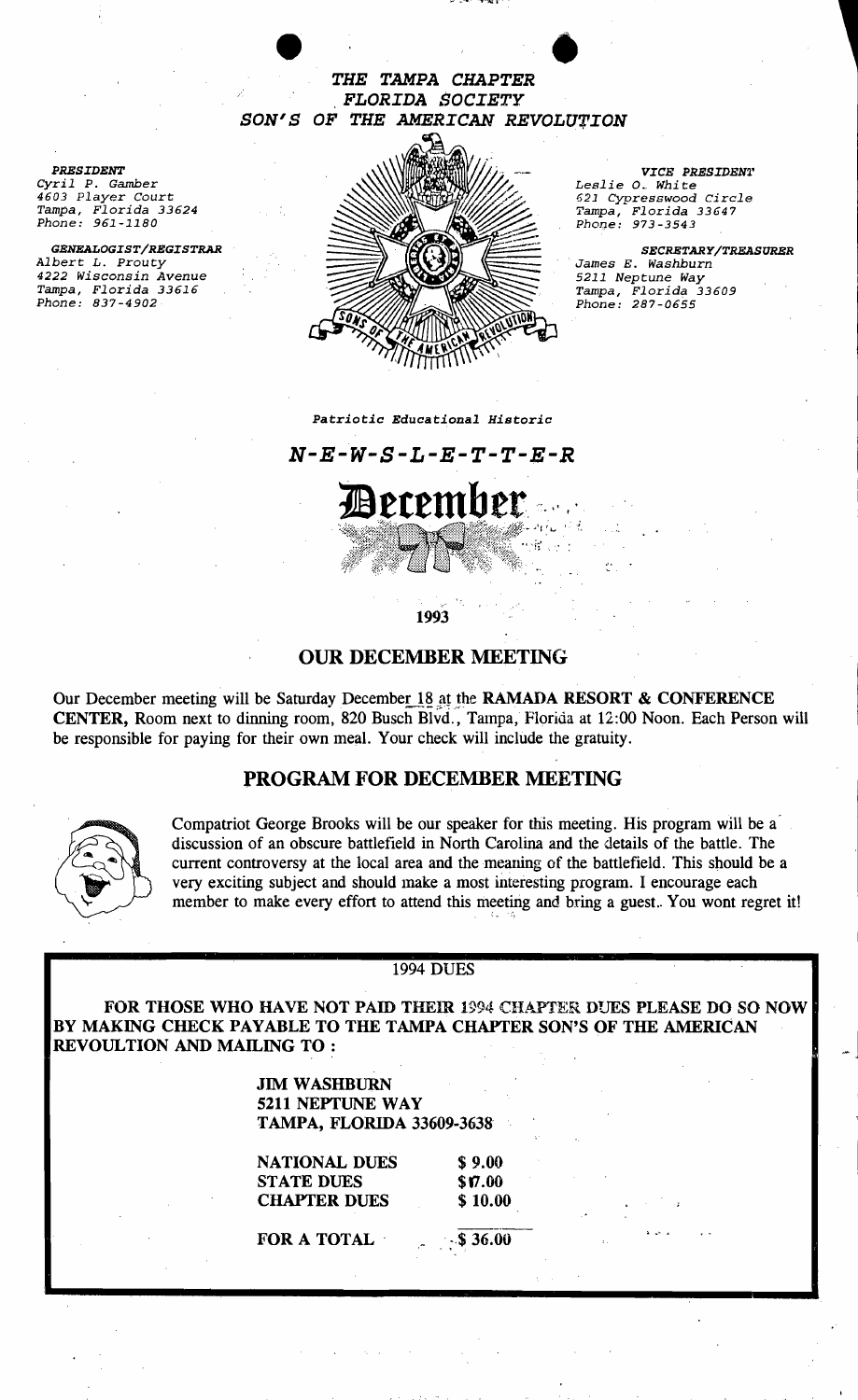# **D** OF GOVERNOR'S MELT

The Board Of Governor's meeting will be from 5:00 PM to 6:00 PM December 9th at the Peninsular Library at Henderson & Neptune. All members are welcome to attend these meetings and we encourage

 $\mathcal{C}_\mathbf{a}$  ,  $\mathcal{C}_\mathbf{a}$ 

| your input. | support aported the stage<br>$\label{eq:reduced} \alpha = \alpha + \alpha \, \text{if} \, \alpha \, \text{for} \, \beta = \alpha + \beta \, \text{if} \, \text{if} \, \text{if} \, \text{in} \, \text{if} \, \text{if} \, \text{in} \, \text{in} \, \text{in} \, \text{in} \, \text{in}$ | $\sim 3.0$ and<br>ang sa pang                       |                                                                             |                                |
|-------------|------------------------------------------------------------------------------------------------------------------------------------------------------------------------------------------------------------------------------------------------------------------------------------------|-----------------------------------------------------|-----------------------------------------------------------------------------|--------------------------------|
| ÷           | $\mathcal{F}^{\mathcal{A}}_{\mathcal{A}}$ , $\mathcal{F}^{\mathcal{A}}_{\mathcal{A}}$ , and $\mathcal{F}^{\mathcal{A}}_{\mathcal{A}}$ , and $\mathcal{F}^{\mathcal{A}}_{\mathcal{A}}$                                                                                                    |                                                     |                                                                             |                                |
|             |                                                                                                                                                                                                                                                                                          | Jeff Mancinik<br>David MCCAllister<br>George Brooks | $\lambda = 1, \ldots, N_{\rm L}$<br>December 2<br>December 9<br>December 24 |                                |
|             |                                                                                                                                                                                                                                                                                          |                                                     |                                                                             | $k \rightarrow \infty$ , $k^2$ |

#### TAMPA CHAPTER SAR

MINUTES OF THE REGULAR MEETING HELD NOVEMBER 20. 1993 AT THE RAMADA RESORT & CONFERENCE CENTER, 'EAST BUSCH BOULEVARD, TAMPA, FLORIDA

In the absence of President Cy Gamber and Vice President Les' White, Secretary/Treasurer Jim Washburn called the meeting to order at 12:02 PM order at 12:02 PM.

The Invocation was given by Past President Ted Dickerson.

The Pledge of allegiance to the flag was led by Compatriot Daniel Carleton'

Jim led the SARs in the SAR pledge. He then introduced the members of the Chapter and the guests who were Mrs. Frances I had the STRIS in the STR proget the their influences are included as the Supplements are goods who were there in a reacce. came with Russ Rising in a few minutes later. The meeting was then recessed for lunch.

Following lunch, Jim mentioned that President Gamber was visiting his son in Miami and V/P Les Whites probably on duty with the TPD.

He Mentioned the brochures explaining about the VETERANS MEMORIAL MUSEUM & PARK which he had previously distributed. This facility is a unit of the Hillsborough County Parks & Recreation department. It is located at 3602 Highway 301 North which places it immediately north of the Tampa By Pas Canal as the 30) bridge crosses the canal. The Museum and Park have been in existence 1991. Perhaps the Chapter may find a way to cooperate with it in some of its exhibits and events. distributed. I his facility is a unit of the Hillsborough County Parks & Recreation department. It is located at 3602 Highway 301<br>North which places it immediately north of the Tampa By Pas Canal as the 301 bridge crosses res explaining about the VETE<br>
i a unit of the Hillsborough Co<br>
nediately north of the Tampa B<br>
91. Perhaps the Chapter may fi<br>
SAR information documents we<br>
eptember and October, meeting<br>
eptember and October, meeting<br>
rt **EXIAL MUSEUM & PARK**<br>
decreation department. It is lot<br>
the 301 bridge crosses the car<br>
operate with it in some of its<br>
able.<br>
d in the November newsletter<br>
mation coming to him includinces of Student scholarship mo

Also mentioned were the SAR information documents which were available.

Secretary Washburn reported on some of the correspondence and information coming to him including:

Letter from Guidance Resource Specialist - College Lab re sources of Student scholarship money.

- Letter from John Cahoon, Chairman of the FLSSAR Nominating Committee looking for nominees for offices in the FLSSAR.
- Notice that the FLSSAR has formed a National Defense committee.

Brochure on the "Mission of the CAR or What Every Compatriot Should Know about the CAR"

Newspaper clipping about the Overmountain Victory Trail Association which annually marches from September 23 to October 7 on a 220-mile (or probably part of it) trail recreating the route of colonial militiamen from what was per clipping about the Overmountain Victory Trail Association which annually marches from Septembe<br>October 7 on a 220-mile (or probably part of it) trail recreating the route of colonial militiamen from<br>then "the west" to

He also announced that there was \$1,352.64 in the bank but since part of Ulat was National and State dues of \$78.00 the Chapters was \$1,274.64.

He explained that "In Kind" income on the financial reports represented expenses paid out-of-pocket by a member not expecting reimbursement from the Chapter but reported to him and shown as income on the one hand and related expense shown appropriately.

8 He also stated that all Chapter members need to pay dues for 1994 in the amount of:\$36:00 and requested that they be paid in time enough for them to be deposited in the bank in 1993.

He mentioned that the State Society would be hosting the 1998 National Annual Congress and that it would be assessing Chapters Slarting in 1995 and continuing for 1996 and 1997 \$1.00 per member in order to build up "an operating fund for expenses of the Congress the State would have to beat, Each Chapter may determine whether this additional \$3.00 would be added to each !hember's "dues" or paid out of the Chapter's funds.

There is some indication that the National dues (now \$17.00) might be increased but the suggestion that the National \$35.00 member's "dues" or paid out of the Chapter's funds.<br>There is some indication that the National dues (now \$17.00) might be increased but the supplication fee be increased was turned down.